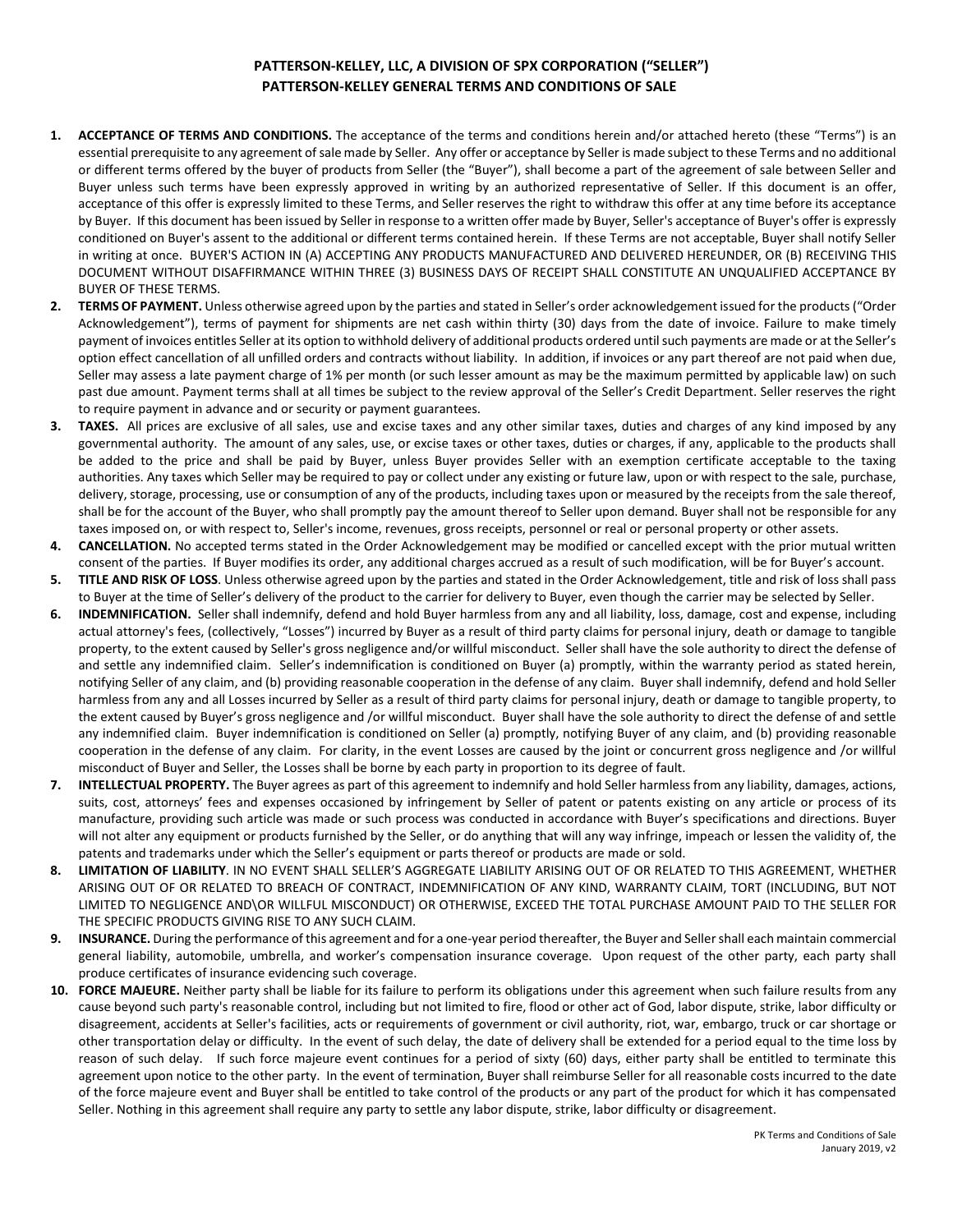- **11. CONFIDENTIALITY.** Each party agrees to hold in confidence and not disclose to any third party or use for its own benefit, other than as may be approved by the disclosing party, any confidential or proprietary information (collectively, "Confidential Information") supplied to it, whether or not marked, designated or otherwise identified as "confidential" or "proprietary", by the other party. Upon the request of either party, the other shall promptly return all Confidential Information received from the requesting party. Confidential Information does not include information which (A) is within or becomes part of the public domain; (B) was already within the party's possession prior to its disclosure by the disclosing party; (C) is disclosed by a third party not under an obligation of confidentiality with respect to such information; or is independently developed without use of or reference to the disclosing party's Confidential Information.
- **12. INTELLECTUAL PROPERTY RIGHTS.** All intellectual property rights, including copyrights, patents, patent disclosures and inventions (whether patentable or not), trademarks, service marks, trade secrets, know-how and other Confidential Information, trade dress, trade names, logos, corporate names and domain names, together with all of the goodwill associated therewith, derivative works and all other rights used to create or otherwise relating to the products (collectively, "Intellectual Property Rights") in and to all documents, work product and other materials that are delivered to Buyer pursuant to a purchase order or prepared by or on behalf of the Buyer in the course of performing under a purchase order (collectively, the "Deliverables") except for any Confidential Information of Buyer or Buyer material, shall be owned by Seller. Seller hereby grants Buyer a license to use the Intellectual Property Rights free of additional charge and on a non-exclusive worldwide, non-exclusive, nontransferable, and non-sublicensable fully paid, royalty-free and perpetual basis to the extent necessary to enable Buyer to make reasonable use of the Deliverables. Any design, invention or other information developed by Seller in the performance of a purchase order shall remain the property of Seller, whether or not Seller charges for design, research, development or similar services. Any patentable features developed by Seller shall be the property of Seller.
- **13. COMPLIANCE WITH LAWS.** Seller warrants that the products, to the extent based on Seller's specifications, shall comply with all Federal, State and local laws, regulations and ordinances affecting the products. Buyer warrants that its purchase and use of the products, as well as any specifications provided by Buyer to Seller for the products, shall comply with all Federal, State and local laws, regulations and ordinances affecting the products.
- **14. COMPLIANCE WITH U.S. EXPORT CONTROLS AND TRADE SANCTIONS**. Buyer agrees to comply with all U.S. export controls and trade sanctions requirements. Buyer will obtain, or cause to be obtained, any authorizations required by the U.S. government for transfer outside of the U.S. Buyer agrees that the products will not be transferred, directly or indirectly, to any country subject to U.S. trade sanctions, nor to any person or entity listed on the U.S. Department of Treasury Office of Foreign Assets Control Specially Designated Nationals List (updated list available at http://www.treasury.gov/resource-center/sanctions/SDN-List/Pages/default.aspx).
- **15. PRODUCT IMPROVEMENT LIABILITY DISCLAIMER.** Seller reserves the right to make any changes in or improvements on its products without incurring any liability or obligation whatsoever and without being required to make any corresponding changes or improvements in products previously manufactured or sold.
- **16. DAMAGES.** IN NO EVENT SHALL SELLER BE LIABLE FOR ANY CONSEQUENTIAL, INDIRECT, INCIDENTAL, SPECIAL, EXEMPLARY, OR PUNITIVE DAMAGES, LOST PROFITS OR REVENUES OR DIMINUTION IN VALUE, ARISING OUT OF OR RELATING TO ANY BREACH OF THESE TERMS, WHETHER OR NOT THE POSSIBILITY OF SUCH DAMAGES HAS BEEN DISCLOSED IN ADVANCE TO SELLER OR COULD HAVE BEEN REASONABLY FORESEEN BY SELLER, REGARDLESS OF THE LEGAL OR EQUITABLE THEORY (CONTRACT, TORT OR OTHERWISE) UPON WHICH THE CLAIM IS BASED, AND NOTWITHSTANDING THE FAILURE OF ANY AGREED OR OTHER REMEDY OF ITS ESSENTIAL PURPOSE.
- **17. ASSIGNMENT.** Either party may freely assign this agreement (without further obligation for performance on the part of such party) to any successor to all or substantially all of its business, provided all rights and responsibilities are assumed by the assignee. In all other events, neither party may assign this agreement or any of its rights or obligations hereunder without the prior written consent of the other party.
- **18. MODIFICATION, WAIVER, CUMULATIVE RIGHTS AND SEVERABILITY.** These Terms may only be amended, modified or supplemented by an agreement in writing signed by each party hereto. No waiver by Seller of any breach of contract shall be effective unless set forth in writing and signed by the party so waiving. No waiver by Seller shall be deemed to be a waiver of any other or subsequent breach. No failure to exercise, or delay in exercising, any right, remedy, power or privilege arising from this agreement shall operate or be construed as a waiver thereof. All rights and remedies available to Seller shall be cumulative and in addition to any other rights and remedies provided herein or by law. The invalidity, illegality or unenforceability in whole or in part of any provision hereof shall not affect the validity, legality or enforceability of any other provision.
- **19. COSTS AND ATTORNEYS' FEES.** Buyer shall pay, in addition to all other remedies to which Seller is entitled, all costs and reasonable attorneys' fees and expenses of Seller incurred in connection with the enforcement of these Terms, even if not recoverable by law (including, without limitation, all fees, taxes, costs and expenses incident to appellate, bankruptcy and post-judgment proceedings).
- **20. GOVERNING LAW, JURISDICTION AND VENUE.** The agreement between the parties hereto shall be governed by and construed in accordance with the laws of the Commonwealth of Pennsylvania and shall be deemed entered into at Seller's headquarters in Cumberland County, PA. The parties agree that any controversy arising under the agreement herein shall be determined by the state and federal courts of the Commonwealth of Pennsylvania. Both parties hereby submit and consent to the jurisdiction of said courts and agree that venue for any action arising hereunder shall lie in Cumberland County, Commonwealth of Pennsylvania, if brought in state court, and the Middle District of Pennsylvania, if brought in federal court.
- **21. COMPLETE AGREEMENT.** This agreement, along with the terms which are to be specified on the Order Acknowledgement, represents the entire agreement of the parties for the sale of the products by Seller to Buyer.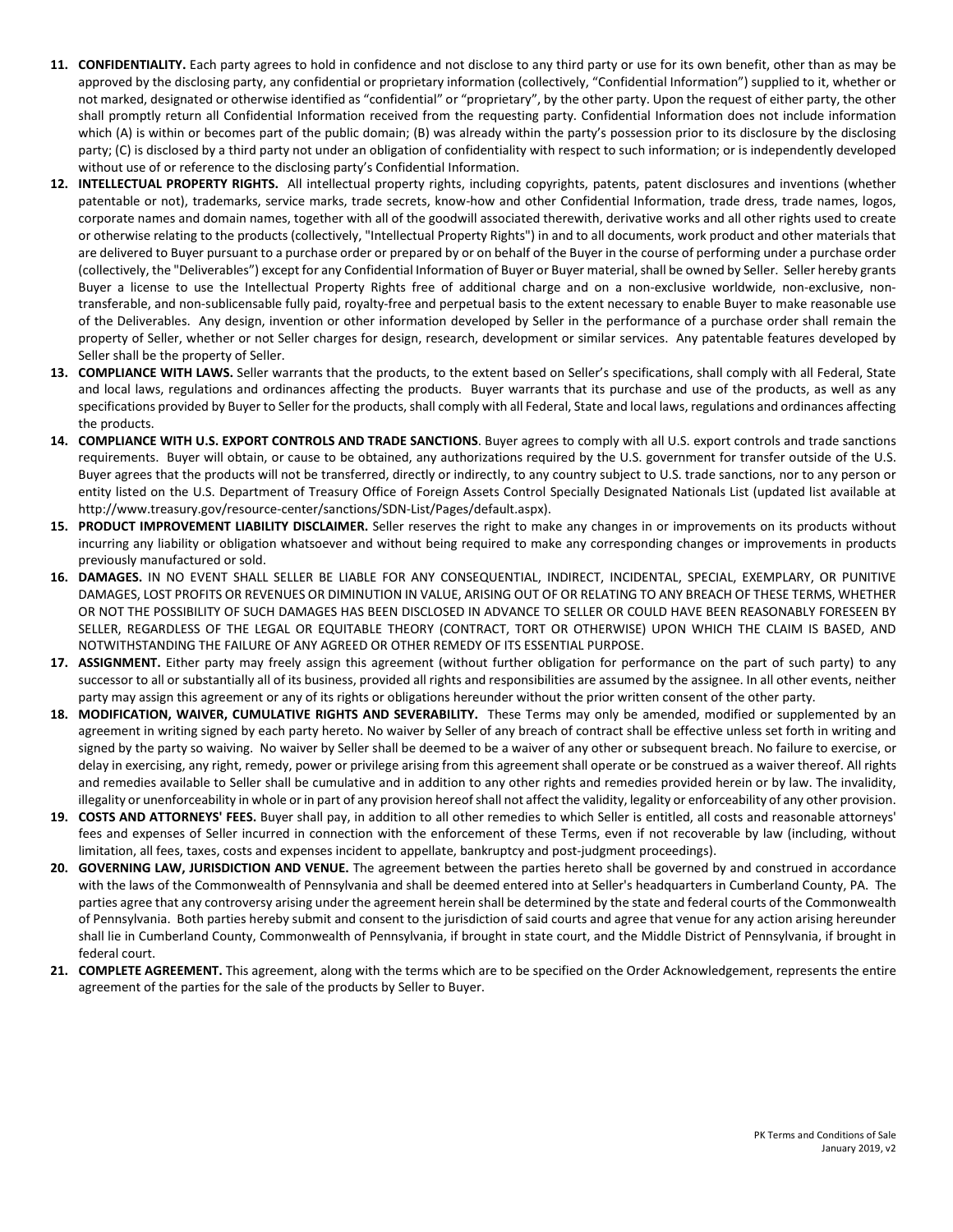## **EXHIBIT A**

## **PATTERSON-KELLEY ADDITONAL TERMS AND CONDITIONS OF SALE**

- **A. PRICES**. To the extent that the prices for products sold hereunder (the "Prices") are not specified herein, the Prices for the same, unless otherwise agreed by Seller in writing, shall be those in Seller's published price list in effect at the time of shipment. Prices contained in Seller's published price list are subject to change without notice. All Prices are in United States Dollars, unless otherwise provided in the applicable Order Acknowledgement. All export and import duties, fees, permits and licenses for products to be delivered outside of the United States shall be the responsibility of Buyer.
- **B. DELIVERY.** Unless otherwise agreed by Seller and stated in the relevant Order Acknowledgement, delivery terms shall be FCA Seller's Facility (Incoterms 2010). Transportation expenses will be paid by Buyer. Seller will exercise its reasonable efforts to meet the shipment dates as specified in the Order Acknowledgement. Seller shall not be liable for any delays, loss or damage of the products in transit.
- **C. STANDARD LIMITED WARRANTY.** The terms and conditions set forth in this section C apply to the Standard Limited Warranty, Specific Limited Warranty and, if applicable, the Extended Limited Warranty, as those terms are defined herein (each a "Warranty" and collectively, the "Warranties"). Seller warrants to Buyer that the products sold hereunder are free of defects in material and workmanship, when operated in accordance with the conditions stated herein, for a period of one (1) year commencing on the date of shipment or, if a startup report is furnished to Seller, on the start-up date shown on the report furnished to Seller (the "Warranty Period"), provided that startup is completed within six (6) months of shipment and a start-up report is furnished to Seller within thirty (30) days of startup (the "Standard Limited Warranty"). If the product sold hereunder is a spare or replacement part, Seller warrants to Buyer that such spare part is free of defects in material and workmanship, when operated in accordance with the conditions stated herein, for a period of one (1) year commencing on the date of shipment of such part, unless the part is boiler heat exchanger or heat engine in which a prorated warranty will apply as shown below in Table 1.0 or the replacement part is a 6, 8, 10, or 12 inch copper or copper nickel tube bundle in which a prorated warranty will apply as shown below in Table 2.0.

| Table 1.0 - Prorated warranty for replacement<br>Patterson Kelley boiler heat engines and exchanges |                                     |
|-----------------------------------------------------------------------------------------------------|-------------------------------------|
|                                                                                                     |                                     |
| Year                                                                                                | Discount from prevailing list price |
| 1                                                                                                   | 100%                                |
| 2                                                                                                   | 80%                                 |
| 3                                                                                                   | 60%                                 |
| 4                                                                                                   | 50%                                 |
| 5                                                                                                   | 40%                                 |

| <b>Table 2.0 - Prorated warranty for replacement</b><br>6,8,19,12 inch Standard Copper and Copper Nickel<br><b>Compact Replacement Bundles</b> |                                            |  |
|------------------------------------------------------------------------------------------------------------------------------------------------|--------------------------------------------|--|
| Year                                                                                                                                           | <b>Discount from prevailing list price</b> |  |
| 1                                                                                                                                              | 100%                                       |  |
| $\overline{2}$                                                                                                                                 | 90%                                        |  |
| 3                                                                                                                                              | 80%                                        |  |
| 4                                                                                                                                              | 70%                                        |  |
| 5                                                                                                                                              | 60%                                        |  |
| 6                                                                                                                                              | 50%                                        |  |
| 7                                                                                                                                              | 40%                                        |  |
| 8                                                                                                                                              | 30%                                        |  |
| 9                                                                                                                                              | 20%                                        |  |
| 10                                                                                                                                             | <b>10%</b>                                 |  |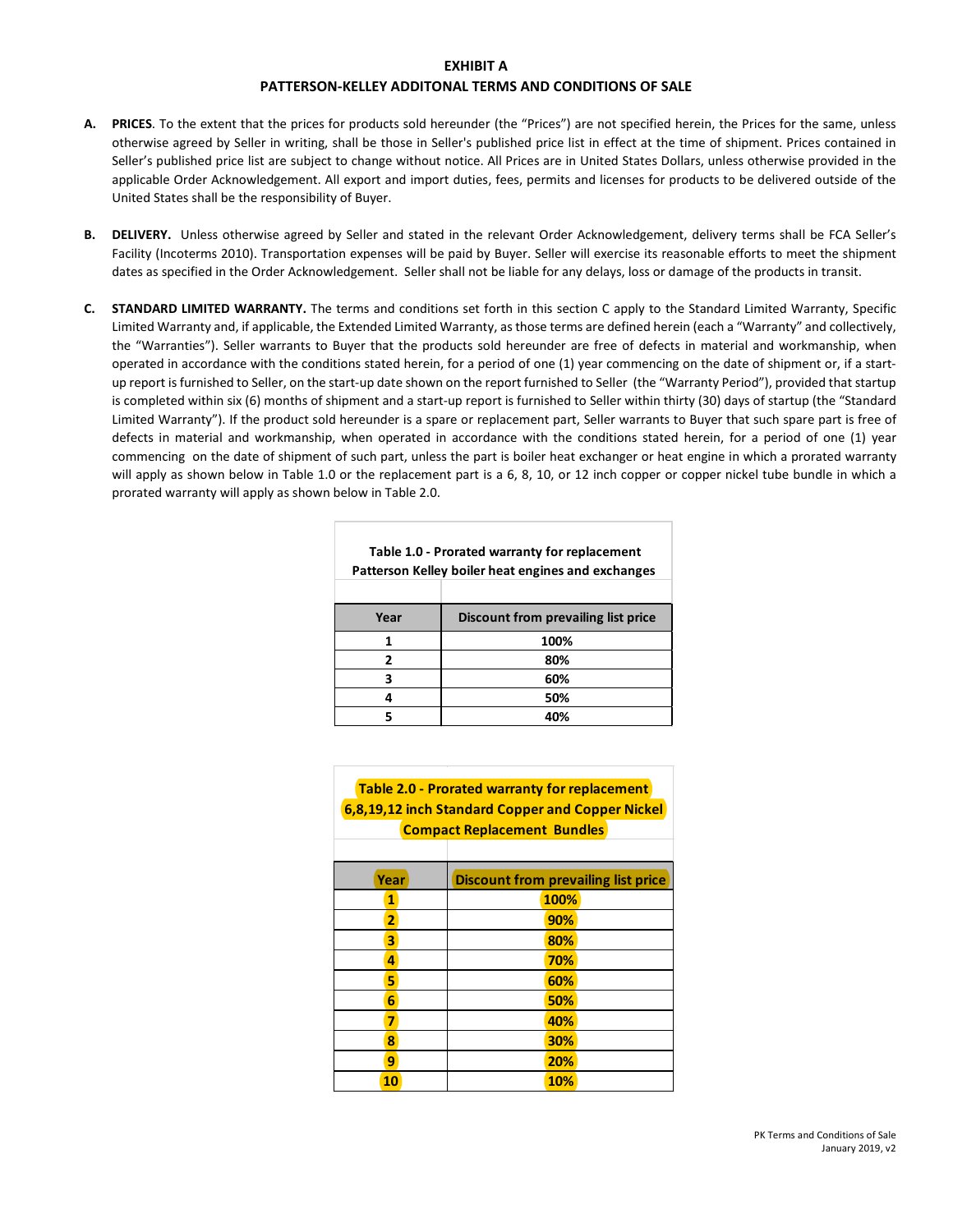Seller's obligation under the Warranties is limited to repairing or, if in Seller's judgment it seems more appropriate, to furnishing without charge (installation not included), FCA Seller's factory (Incoterms 2010), a similar part to replace any part which after examination shall, to Seller's own satisfaction be determined to have been defective at the time it was shipped. In the event that a replacement is provided by Seller, the defective item will become the property of Seller. Replacement of any part under the Warranties does not extend the applicable warranty period. Transportation to Seller's facility or other designated facility for repairs of any products or parts alleged defective shall, in all events, be at Buyer's sole risk and cost. This warranty applies only if the original installer and Seller (Attention: Patterson-Kelley LLC, 155 Burson Street, East Stroudsburg, PA 18301) receive, within the Warranty Period, an immediate written notice, providing a detailed description of all claimed defects, upon discovery of such defects together with proof of purchase (invoice or Order Acknowledgment) and a copy of the start-up report for the affected product.

Seller may seek reimbursement of any costs incurred by Seller where the product is found to be in good working order, or when it has been determined that none of the Warranties apply as per the exclusions set forth below. The remedies available to Buyer set forth herein are exclusive remedies, and all other remedies, statutory or otherwise, including but not limited to the right of redhibition, are waived by Buyer. Buyer acknowledges that the exclusion of remedies is neither unreasonable nor unconscionable. Buyer shall indemnify and hold Seller harmless against, any claim due to any injury or death to any person or damage to any property resulting in whole or in part from any modification or alteration Buyer makes to any product sold hereunder.

For goods and components not manufactured by Seller, the obligations of Seller under the Warranties shall, in all respects, conform and be limited to one (1) year. Notwithstanding the foregoing, the specific warranty obligations of Seller with respect to certain components of a product shall be as set forth in the specific limited warranty section in the Installation & Owner's Manual (the "Manual") for such product (the "Specific Limited Warranty"). Extended limited warranties providing for a longer warranty period for components covered by a Specific Limited Warranty, subject to additional terms and conditions (the "Extended Limited Warranty"), may be available as an option for such products containing such components.

To the full extent permitted by law, Seller shall have no liability for and the Warranties do not cover the following exclusions (collectively, the "Exclusions"): (A) any product which has been altered or repaired by other than Seller's personnel; (B) deterioration or failure of any product due to (i) abrasion, corrosion, erosion or fouling, (ii) misuse, (iii) modification not authorized by Seller in writing or (v) improper installation, lack of or improper maintenance or operation; (C) equipment not furnished by Seller, either mounted or unmounted, or when contracted for by a party or parties other than Seller to be installed or handled; (D) the suitability of any product for any particular application; (E) the design or operation of owner's plant or equipment or of any facility or system of which any product may be made a part; (F) any damage to the product due to abrasion, erosion, corrosion, deterioration, abnormal temperatures or the influence of foreign matter or energy; (G) the performance of any product under conditions varying materially from those under which such product is usually tested under industry standards at the time of shipment; (H) leakage or other malfunction caused by: (i) defective installations in general and specifically, any installation which is made (a) in violation of applicable state or local plumbing, housing or building codes or (b) contrary to the written instructions furnished with the product, (ii) adverse local conditions in general and, specifically, sediment or lime precipitation in the tubes, headers and/or shells or corrosive elements in the water, heating medium or atmosphere, or (iii) misuse in general and, specifically, operation and maintenance contrary to the written instructions furnished with the unit, disconnection, alteration or addition of components or apparatus, not approved by Seller, operation with heating media, fuels or settings other than those set forth on the rating plate or accidental or exterior damage; (I) production of noise, odors, discoloration or rusty water; (J) damage to surrounding area or property caused by leakage or malfunction; (K) costs associated with the replacement and/or repair of the unit including: any freight, shipping or delivery charges, any removal, installation or reinstallation charges, any material and/or permits required for installation, reinstallation or repair, charges to return the boiler and/or components; (L) INCIDENTAL, SPECIAL OR CONSEQUENTIAL DAMAGES, SUCH AS LOSS OF THE USE OF PRODUCTS, FACILITIES OR PRODUCTION, INCONVENIENCE, LOSS OF TIME OR LABOR EXPENSE INVOLVED IN REPAIRING OR REPLACING THE ALLEGED DEFECTIVE PRODUCT; (M) any claim due to any injury or death to any person or damage to any property resulting in whole or in part from any modification or alteration to any product sold hereunder not made by Seller or one of its authorized representatives; and (N) design defects where Seller has complied with Buyer's design specifications.

Seller and Buyer intend for (X) the Standard Limited Warranty, (Y) the Specific Limited Warranty and (Z) if applicable, Extended Limited Warranty to exclusively govern and control each of the parties' respective rights and obligations regarding the warranty of the products. In case of any inconsistency, conflict, or ambiguity between the Standard Limited Warranty, the Specific Limited Warranty and any applicable Extended Limited Warranty (collectively, the "Warranty Documents"), the documents shall govern in the following order: (w) any applicable Extended Limited Warranty; (x) the Specific Limited Warranty; (y) the Standard Limited Warranty and (z) other sections in these Terms. Information identified in one Warranty Document and not identified in another shall not be considered a conflict or inconsistency. The Specific Limited Warranty of the product(s) purchased by Buyer hereunder and any applicable Extended Limited Warranty are hereby incorporated by reference into these Terms for all applicable purposes hereunder. No sale representative, agent, or employee of Seller is authorized to make any modification, extension, or addition to any of the Warranty Documents, unless agreed to in writing by Seller.